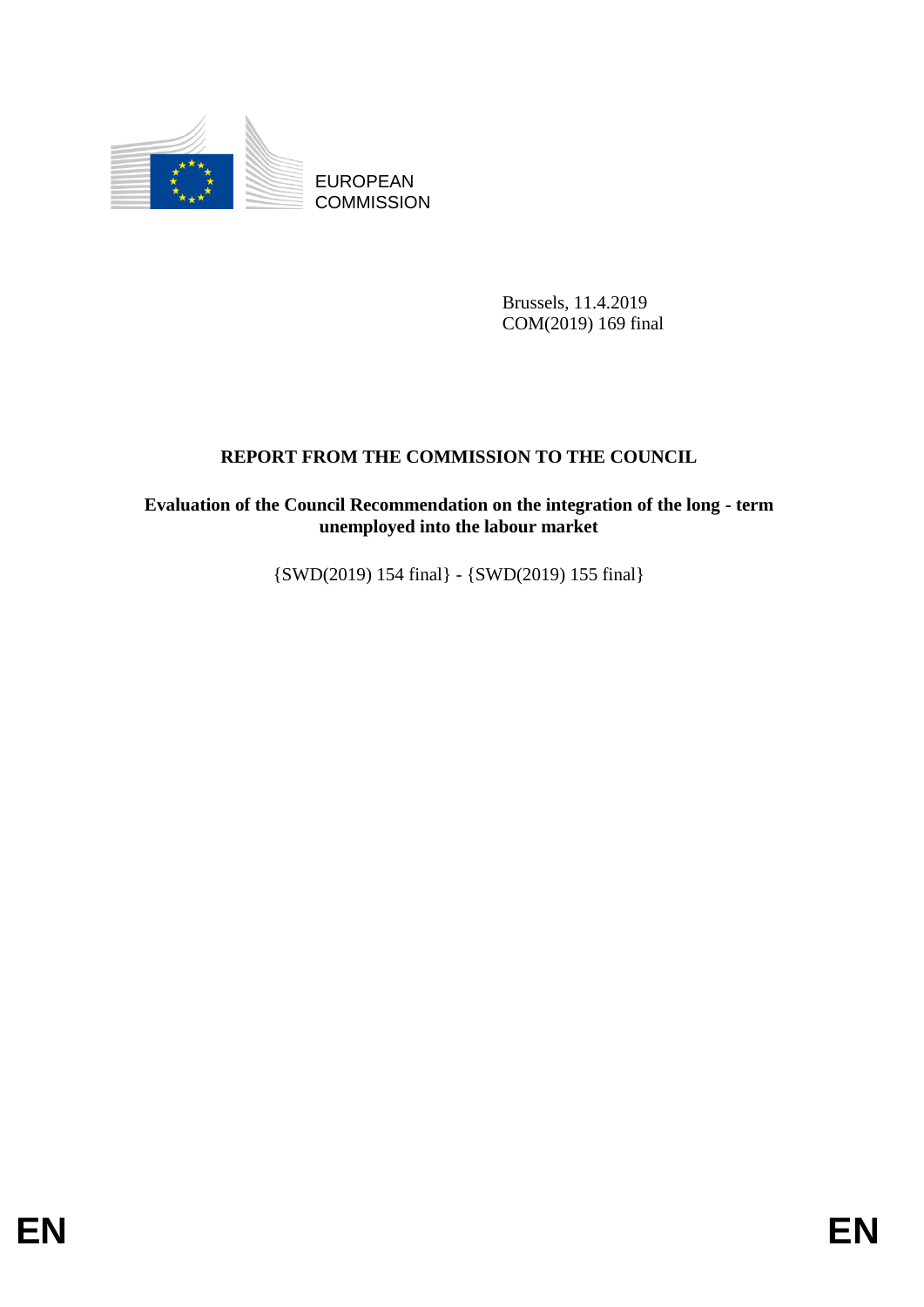# **1. INTRODUCTION**

Between 2007 and 2013, the number of people in Europe that were unemployed for over a year, doubled. At its peak, this sharp increase in long-term unemployment affected around 12 million people across the European Union. Addressing this was one of the key challenges of the jobs and growth agenda, set out in President Juncker's Political Guidelines<sup>1</sup> at the time.

With the economic recovery that followed, unemployment trends improved, but the job finding rates among the long-term unemployed continued to be low. In most Member States, the share of long-term unemployed among unemployed continued to increase, with dire social consequences.

**Figure 1: Long-term unemployment rates and share of long-term unemployment, (20-64y), annual averages 2008-2017, EU28, Eurostat**



The **Council Recommendation on the integration of the long-term unemployed into the labour market<sup>2</sup>**, adopted in 2016, aims at responding to these challenges by promoting measures to speed up the return to work in the short/medium run. The Recommendation calls on Member States to:

- 1. Encourage **registration** of the long-term unemployed with an employment service
- 2. Increase **individualised support** for the long-term unemployed through a detailed assessment of needs, and ensure delivery of a **job-integration agreement** (JIA) at the latest by 18 months
- 3. Improve the continuity of support by coordinating services available to the longterm unemployed through a **single point of contact** (SPOC)

<sup>&</sup>lt;sup>1</sup> https://ec.europa.eu/commission/publications/president-junckers-political-guidelines\_en

 $2\,2016$ /C 67/01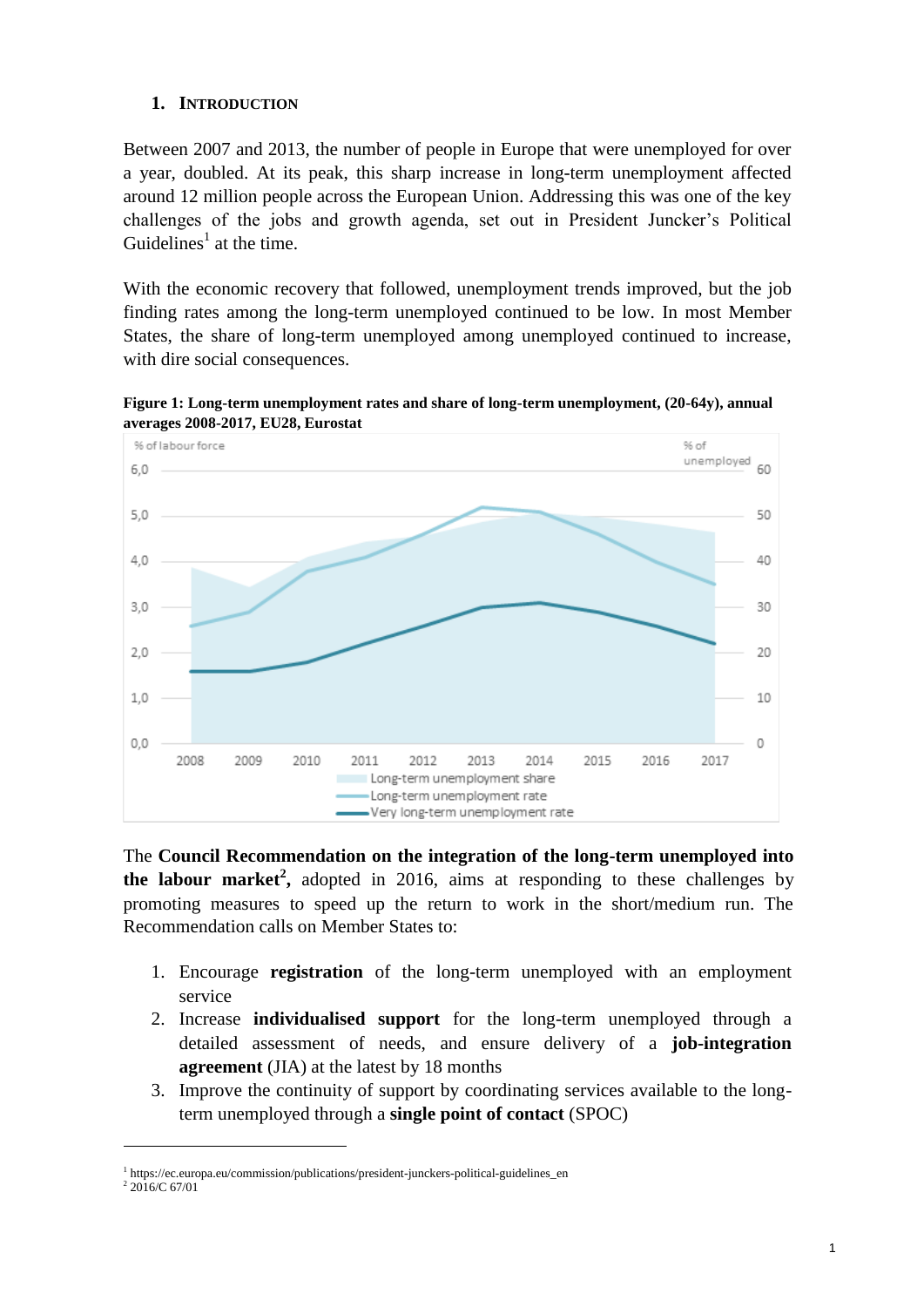4. Encourage and develop **partnerships** between employers, social partners, employment and social services, government authorities and education and training providers, and develop **services for employers**

In this way, the Recommendation aims not only to reinforce the European Employment Strategy and the Council decision on guidelines for the employment policies of the Member States<sup>3</sup>, but also to complement the 2008 Commission Recommendation on the active inclusion of people excluded from the labour market<sup>4</sup> and the 2013 Council Recommendation establishing a Youth Guarantee<sup>5</sup>.

In the last five years, the EU has experienced uninterrupted economic growth, which has been accompanied by a recovery in investment, stronger consumer demand, improved public finances and continued job creation, with a record-high 240 million people in employment. Reflecting this, the long-term unemployment rate has continued to decline, from 5.2% in 2013 to 3.5% on average in the EU in 2017.<sup>6</sup> Since the adoption of the Recommendation, the number of long-term unemployed decreased by more than 2.5 million. However, the situation remains varied across the EU and in some Member States has yet to reach pre-crisis levels. The share of long-term unemployed among unemployed is still around 45%.



**Figure 2: Long-term unemployment rate by country (20-64y), annual averages 2013 and 2017, Eurostat**

# **2. MAIN EVALUATION FINDINGS**

The Recommendation requires the Commission to report to the Council in 2019 on the implementation in Member States and at EU level. The evaluation covers all five criteria

<sup>3</sup> 2018/1215

<sup>4</sup> 2008/867/EC

<sup>5</sup> 2013/C 120/01

<sup>&</sup>lt;sup>6</sup> Information on the most recent quarterly data is available in the SWD accompanying this Report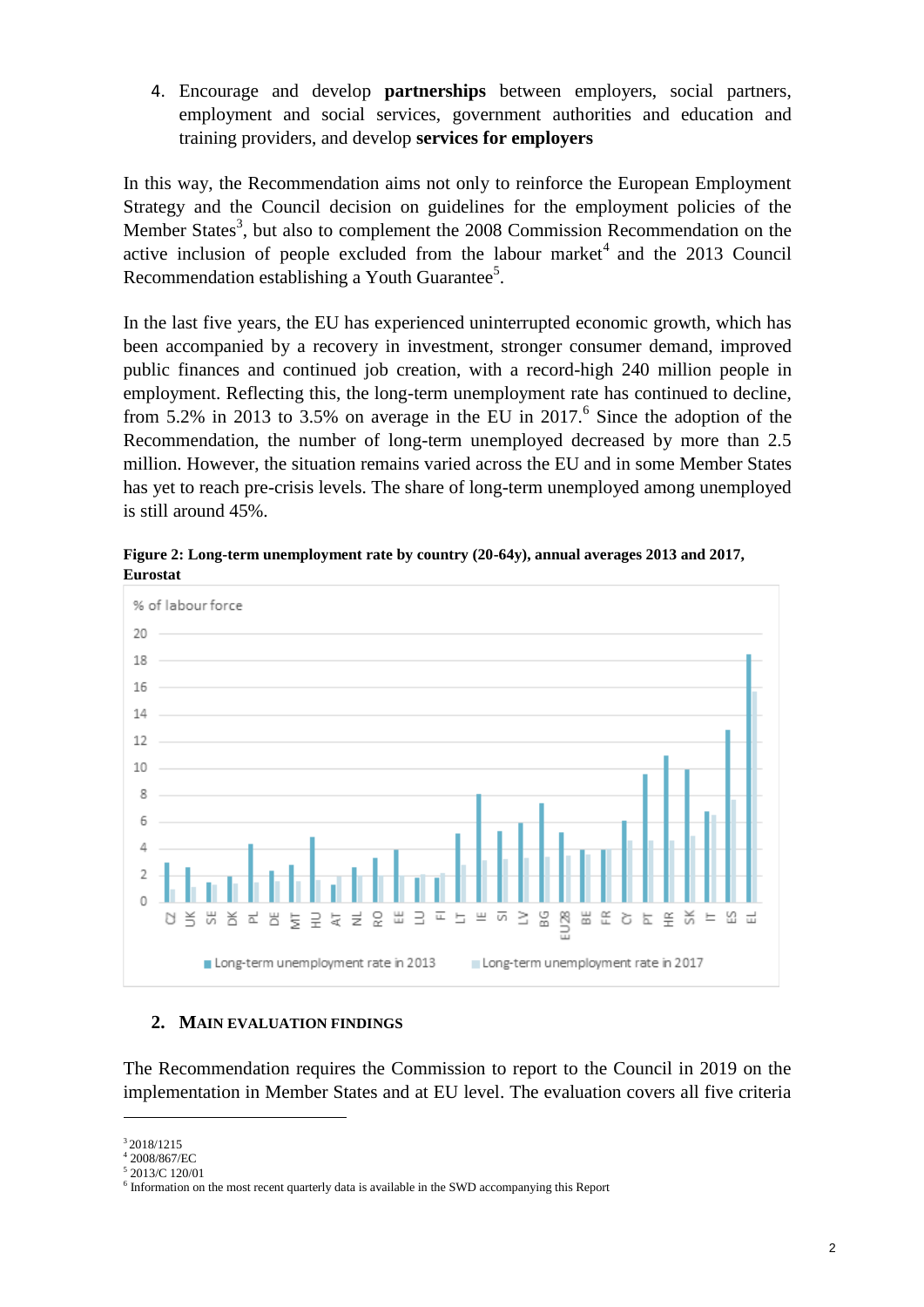of the Better Regulation requirements – effectiveness, efficiency, coherence, relevance and EU value added.<sup>7</sup> The period covered is from the first half of 2015 to November 2018.

The evaluation has shown that Member States across the EU have put in place measures in line with the Recommendation. The most considerable policy changes have taken place in Member States with less-developed support for the long-term unemployed, leading to increased convergence in policy approaches across the EU. However, given that the Recommendation calls for changes that are often structural, require political backing, and time to take hold, it is too early to conclude on its full effects, including the impact on unemployment rates. External effects on such rates, most notably, the overall favourable economic developments, also play a role. In general, it is important to note that a more complete assessment of the impact of the Recommendation would be possible only after at least three full years of data on implementation.<sup>8</sup>

# **2.1 Effectiveness**

### *Encouraging proactive outreach*

Registration with public employment services (PES) is essential to receiving support for integration into the labour market. A common feature among Member States with high registration rates is benefit conditionality.



**Figure 3: Changes in quality of measures encouraging registration (2015-2018)<sup>9</sup>**

*Sources: Study supporting the evaluation, Ramboll, 2019. Note: Countries are coded by LTU registration rates in 2014. LTU registration rate is the share of long-term unemployed registered with the PES (LFS data).* 

<sup>7</sup> Better Regulation Guidelines, SWD (2017) 350

<sup>&</sup>lt;sup>8</sup> Better regulation Toolbox, SWD (2017)350

<sup>&</sup>lt;sup>9</sup> The scores are based on the mapping of policy changes undertaken by national experts as part of the supporting study at two points in time - the first half of 2015 and in September 2018. It assesses the quality of measures in place at these two moments, using a rating from 1 – 5. 1 is no or basic implementation only, and 5 is established and well-developed service/function that fulfils all the guiding elements of the Recommendation. Same applies for Figures 3, 4, 6 and 8.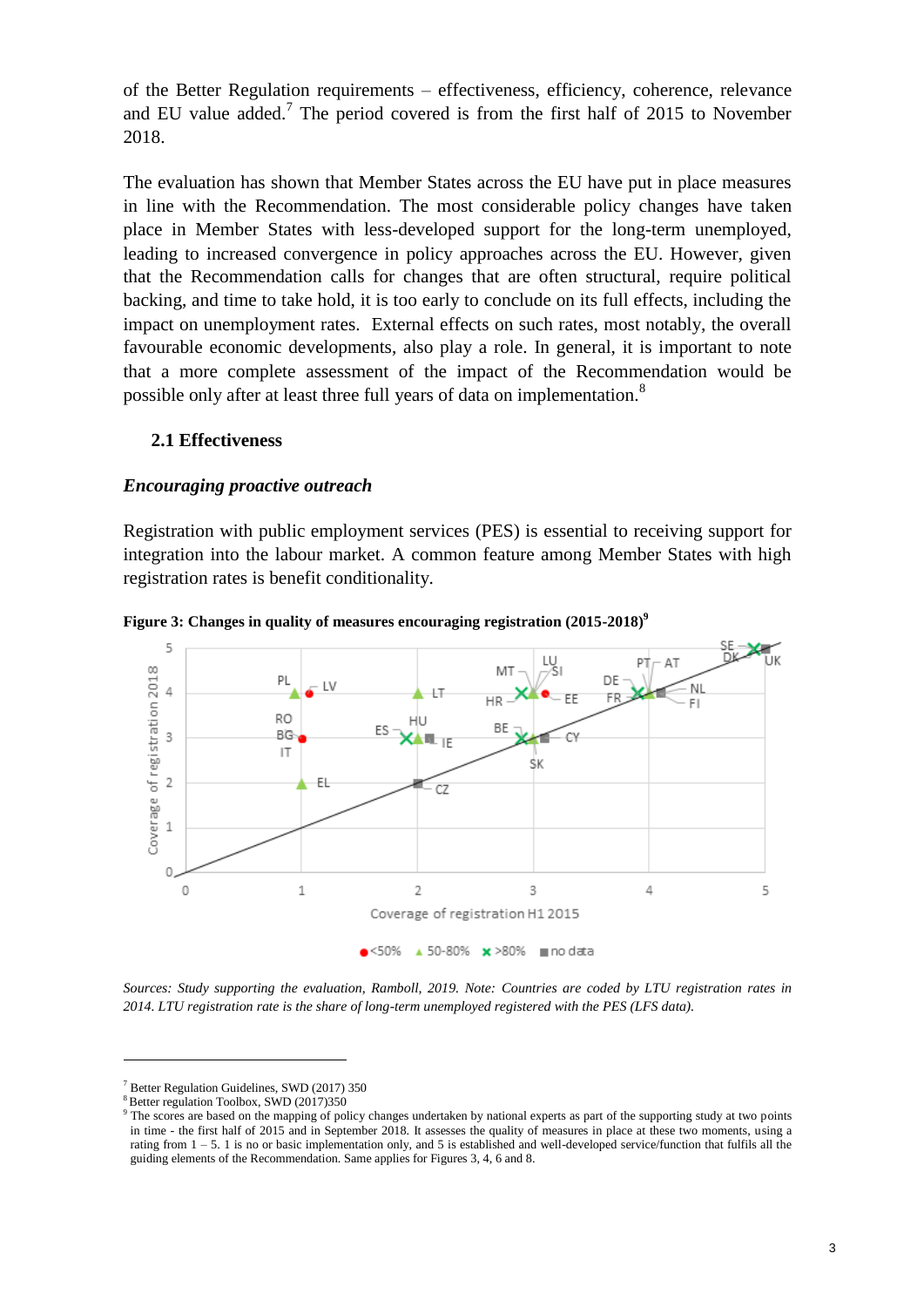Since the adoption of the Recommendation, 15 Member States have improved the quality of their measures encouraging registration (Figure 3). The most common measures include providing information to non-registered individuals on the support available and outreach measures to encourage specific inactive groups. Limited capacity has been identified as a barrier to implementation. Findings show that Member States have been targeting vulnerable groups specifically (e.g. Roma, third-country nationals), both by changing existing practices and introducing new measures. However, it is not possible to conclude to what extent the measures reach these groups, or if their design and implementation are due to the Recommendation, due in part to the gaps in the quality and completeness of the data available. There is no clear evidence yet that the measures have translated into increased registration rates. Several factors outside the scope of the Recommendation could be at play, such as favourable economic trends and slow change in perceptions of the quality of services.

### **Box 1: Example of outreach measures**

Since 2017, the PES in **Malta** has set up new measures targeting different, long-term unemployed groups. In cooperation with social workers, migrant associations, educational institutions and NGOs, the PES has run job-seeking advisory services for migrants and implemented outreach activities to identify and register single parents that are long-term unemployed.

# *Putting the focus on the individual*

The Recommendation calls for all long-term unemployed to be offered an in-depth individualised assessment and a Job Integration Agreement, at the latest by 18 months of unemployment. The latter should include an individualised service offer covering employment, social and other services, as appropriate, delivered by a single point of contact*.* It should indicate goals, timelines, mutual obligations and available integration measures for return to work.

Since 2015, the quality of measures for individual assessments improved in 12 Member States (Figure 4), including in almost all Member States that previously had weak mechanisms in place.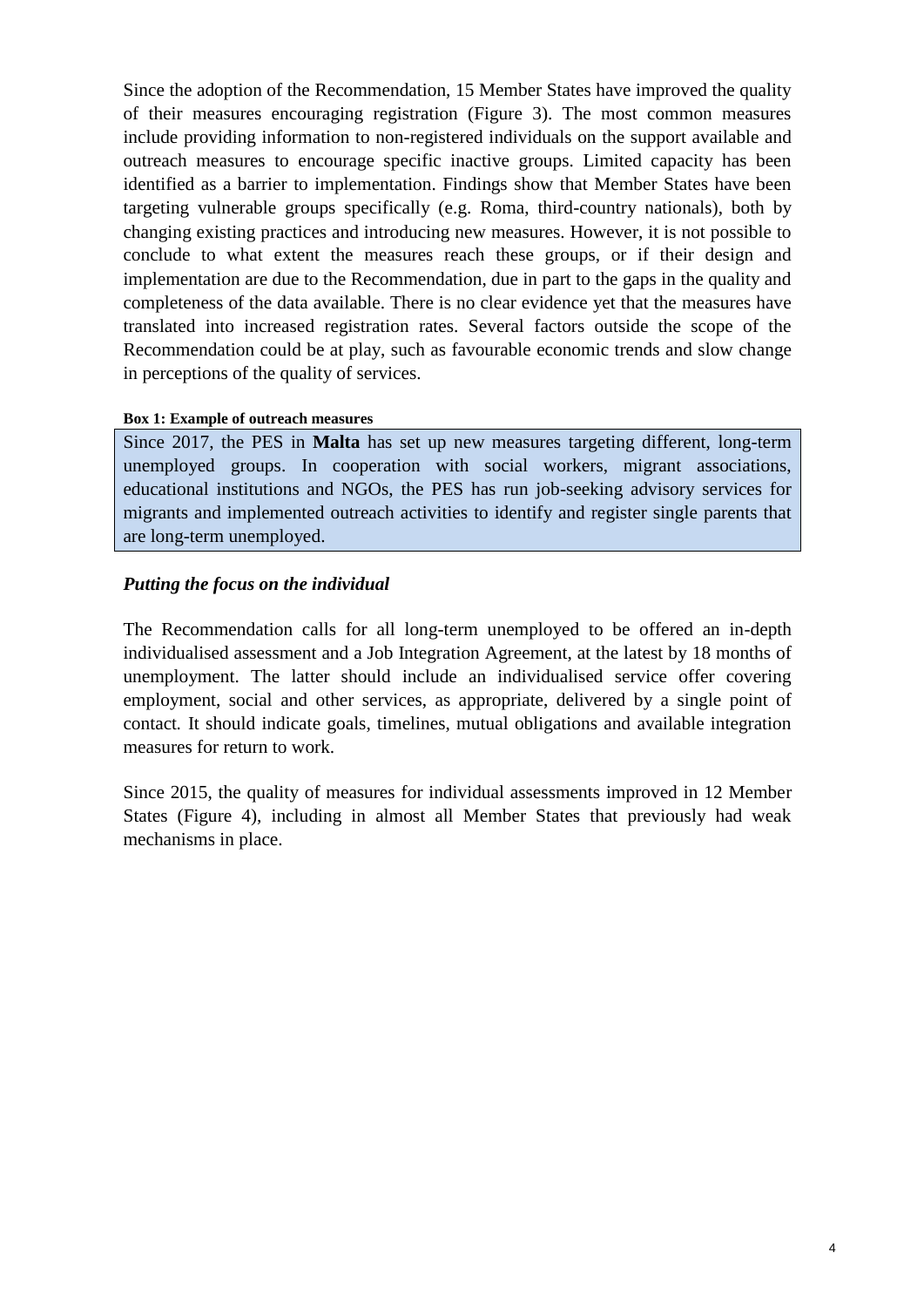### **Figure 4: Changes in quality of measures for individual assessments (2015-2018)**



*Source: Study supporting the evaluation, Ramboll, 2019. Note: Expectations from the Staff Working Document (EC, 2015)*

In more than half the PES, the long-term unemployed receive more tailored individual assessments and guidance than other unemployed groups. They tend to have access to a broader set of services (e.g. motivational and debt counselling) and more frequent contact with counsellors than other groups.

The monitoring data<sup>10</sup> shows that most PES provide an Individual Action Plan (IAP) to all registered unemployed soon after registration, and often at the latest by 6 months. Provided after an initial assessment, the Individual Action Plan sets out the service offer, and the rights and obligations of service provider and client. It is thus effectively the basis of the Job Integration Agreement called for in the Recommendation. Individual Action Plans are generally reviewed on an ongoing basis depending on the need.

The degree of implementation of the Job Integration Agreement varies. Only half of the Member States offer a plan that includes support services beyond the typical employment-related services offered by the PES such as rehabilitation, health, long-term care, or housing services. Only half the PES conduct an in-depth assessment the moment the person becomes long-term unemployed (Figure 5).

-

<sup>&</sup>lt;sup>10</sup> Data collection for monitoring the LTU Recommendation: 2017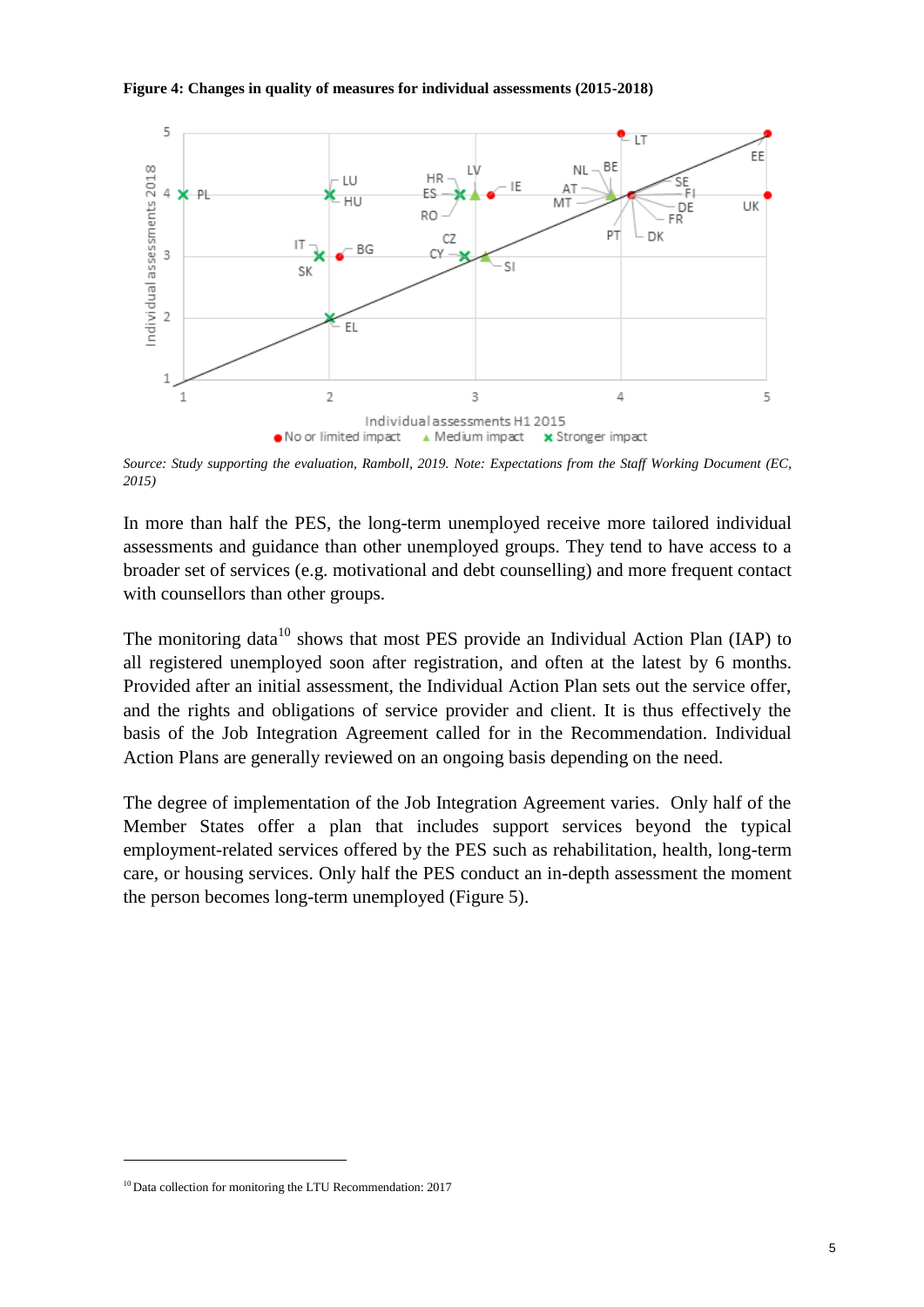### **Figure 5: In-depth assessment linked to Job Integration Agreements or Individual Action Plans**



*Source: DG EMPL elaboration of the Data collection for monitoring the LTU Recommendation: 2017 report*

The proportion of long-term unemployed with a Job Integration Agreement ranges from 25% to 100%. The different approaches (Figure 5) do not seem to have had a major impact on transition rates yet. However, a promising trend is that countries that provide long-term unemployed with a Job Integration Agreement or an Individual Action Plan with an in-depth assessment, had a higher proportion of these individuals still in employment one year later,  $11$  compared to countries that only offer a regular Individual Action Plan.

# **Box 2: Example of measures to enhance the individualised approach**

**Croatia** has developed a statistical profiling tool that helps the PES segment clients according to their distance from the labour market by estimating the probability of employment within 12 months following registration. Jobseekers at high risk of longterm unemployment are then referred to additional in-depth counselling.

# *Breaking down silos to increase coordination*

Coordination of services is important to address the multiple barriers that the long-term unemployed often face. The Recommendation has intensified efforts to ensure more joined-up service delivery, with 17 Member States improving the quality of their measures in this area (Figure 6).

-

<sup>&</sup>lt;sup>11</sup> Data available for 12 countries for 2016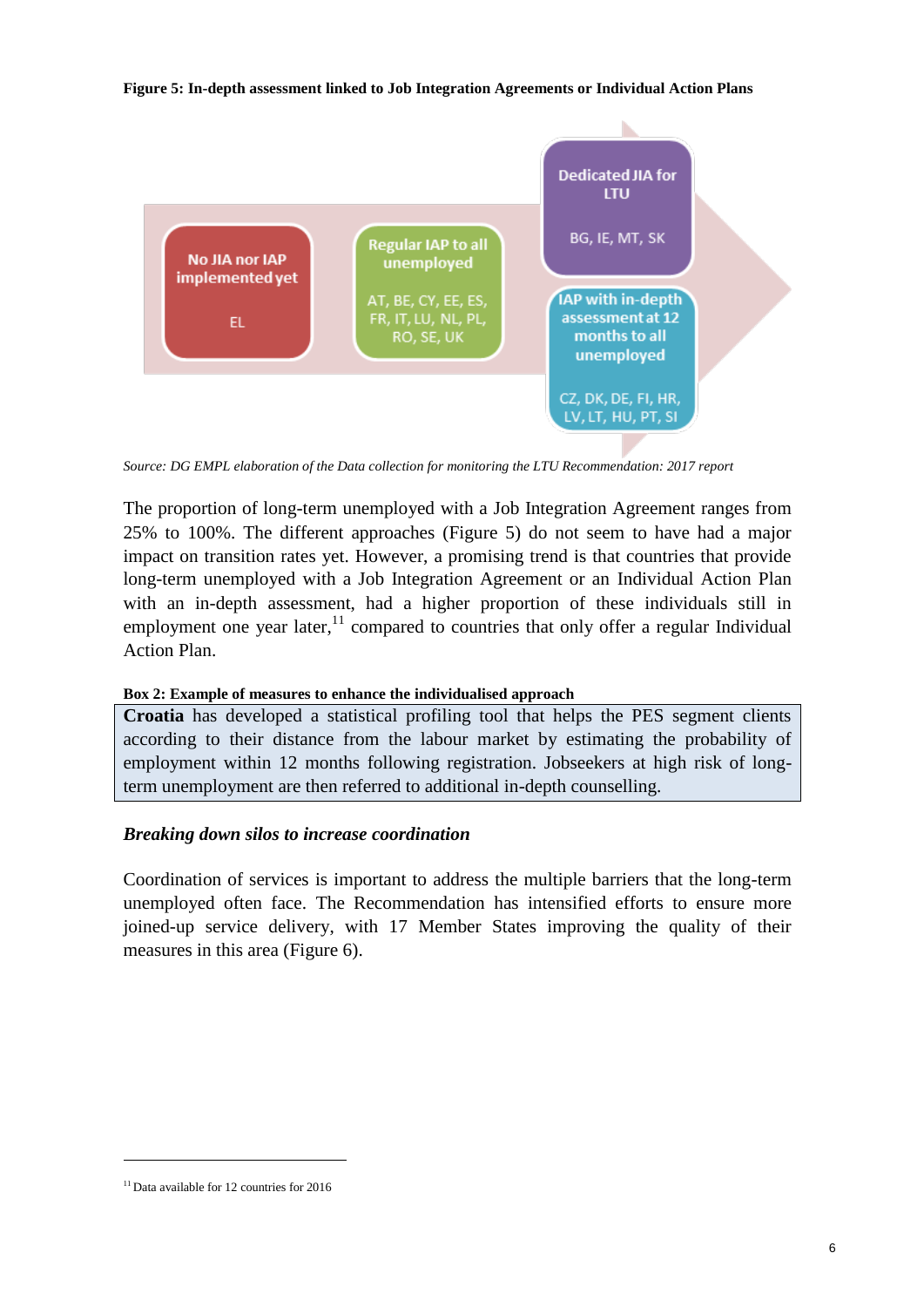**Figure 6: Changes in quality of measures to increase inter-institutional coordination and establish a single point of contact (2015-2018)**



*Source: Study supporting the evaluation, Ramboll, 2019*

Coordination mechanisms between PES and social services – such as data sharing agreements or referral systems – now exist in all Member States, though the form varies. Data sharing practices are among the most common. These are essential in setting up a single point of contact, responsible for supporting the person through a coordinated service offer involving employment, social support services, and other services. Implementing the single point of contact has a strong institutional component. It is affected by the legal framework for sharing information on individuals and can be made more complex by different governance levels.

### **Box 3: Example of a single point of contact**

In **Finland**, a cooperation model between several services allows the long-term unemployed to access a range of support. PES, the municipality that provides social and health care services, and the Social Insurance Institution that provides vocational rehabilitation, all cooperate, either from the same location, a physical one-stop shop, or from a mobile facility.

Of the 15 Member States that did not have a single point of contact in place in 2015, nine have put in place or planned measures to set one up. However, the degree of implementation varies. Some Member States have put in place key elements (such as data sharing mechanisms) whilst others have nominated an authority as the single point of contact, without yet ensuring that it is operational (Figure 7).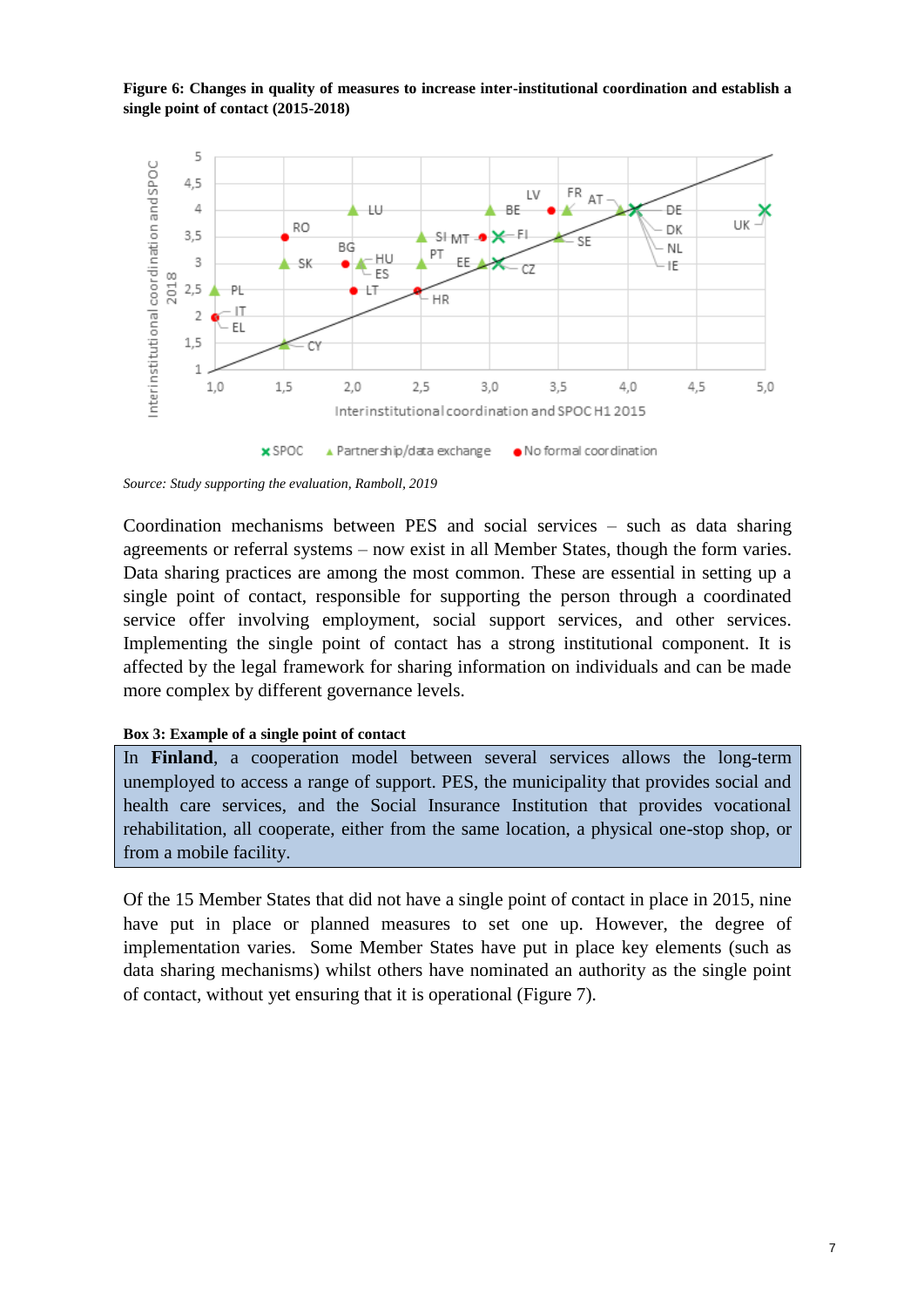### **Figure 7: Implementation of single point of contact**



*Source: DG EMPL based on supporting study and EMCO review conclusions.*

# *Intensifying employer involvement*

Since the Recommendation, 14 Member States have improved the quality of their measures to increase employer involvement (Figure 8).





*Source: Study supporting the evaluation, Ramboll, 2019*

Employer incentives are the most common form of employer involvement.<sup>12</sup> All Member States now provide services to employers such as screening of candidates and placement support and a vast majority provide workplace mentoring and training (24).

Developments are less widespread in support for social enterprises and post-placement support services. Employer involvement also depends on the local context, the business environment, and the capacity of social partners. Innovative approaches that involve social enterprises and NGOs are still often at experimentation level, with fewer formal arrangements in place.

-

<sup>&</sup>lt;sup>12</sup> Ad-hoc module to the PES Capacity Questionnaire Survey Report, 2018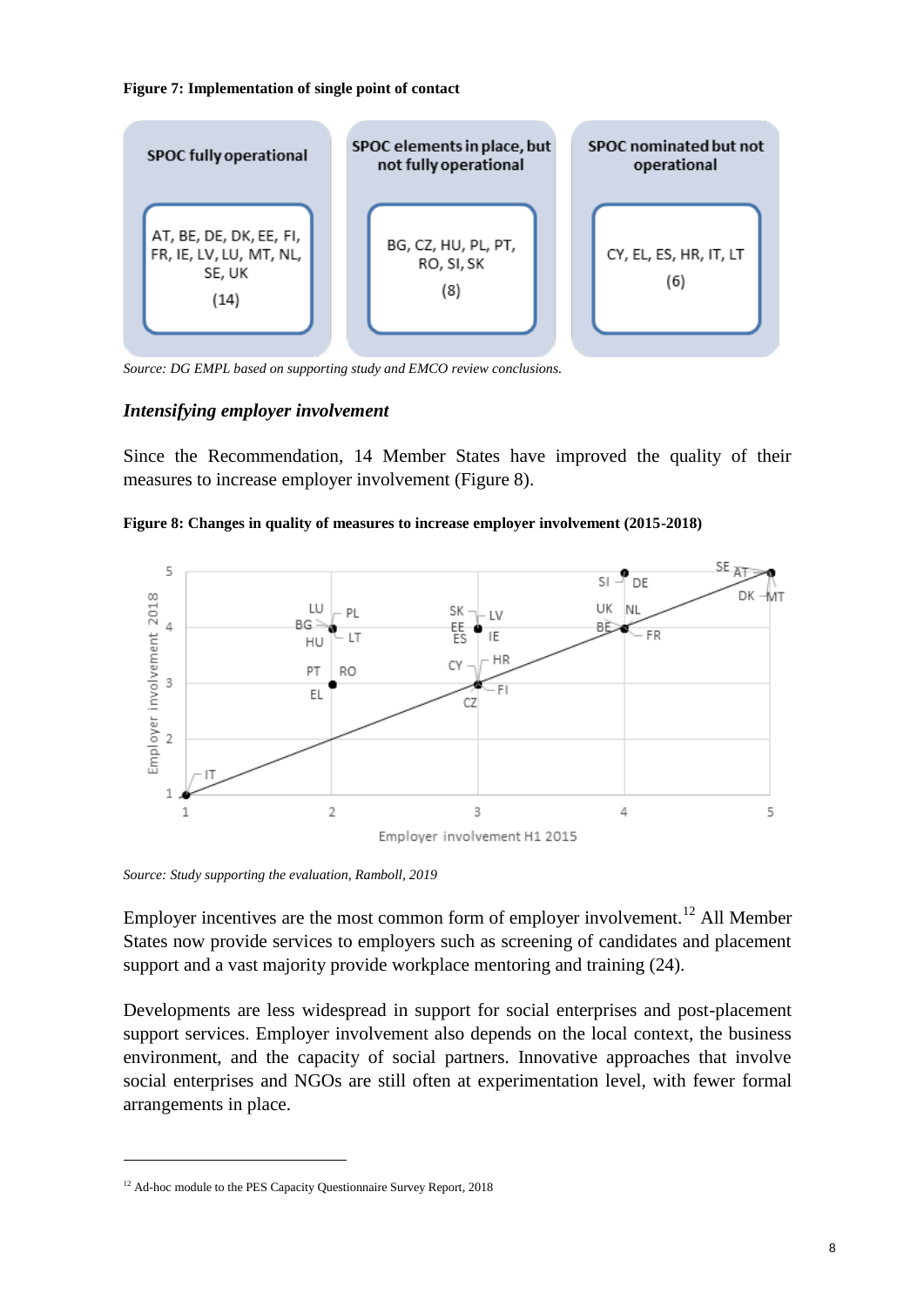### **Box 4: Example of measures involving employer partnership**

In **France,** the project *Territoires zero chômeur de longue durée* creates employmentoriented companies that hire the long-term unemployed on paid permanent contracts. These companies are created after an assessment of community needs. The PES provides candidates to fill vacancies, preparing them for work integration through skills trainings. In 2017, this pilot was conducted in 10 localities and will grow to 50 in 2019.

# *Keeping track of progress*

Multilateral surveillance via the European Semester has contributed to the monitoring of the implementation of the Recommendation. To further support this, Member States, with the support of the Commission, put in place a quantitative monitoring framework, through which data has been collected for 2016 and 2017. The European PES Network has developed a set of quality standards for the single point of contact and the Job Integration Agreement, the basis for qualitative reviews by Member States. The PES Network has also contributed to gathering qualitative data on the implementation via a dedicated survey and the Benchlearning project.<sup>13</sup> However, the evaluation showed that there is scope to improve the quality aspect of the monitoring, which has been challenging given the complexity of variables and lack of certain data.

# **2.2 Efficiency**

<u>.</u>

The Recommendation was expected to generate economic benefits but in the short timeframe of the evaluation, it is too early to accurately assess whether these benefits have been realised. This is particularly because the full implementation of measures put forward in the Recommendation has not yet occurred at Member State level.

Qualitative information suggests that in some Member States costs associated with the implementation of the Recommendation appear limited as they are mostly associated with changes in internal procedures, guidelines and processes, and/or certain elements were already in place. In Member States that implemented new actions, policy makers and practitioners had the view that costs are not excessively high in relation to the perceived benefit. Nevertheless, findings also show that, especially at regional and local level, resource constraints are a barrier to implementation.

Furthermore, it is still too early to assess the full benefits of the Recommendation given that it there is a time lag before certain effects are visible. It is also difficult to fully disentangle the effects from external factors such as favourable economic conditions. It has thus proven difficult to find solid evidence to quantify costs or benefits *directly* related to the Recommendation in the Member States. The costs incurred at the EU level appear to stakeholders to be proportionate to the benefits of knowledge exchange and regular monitoring.

<sup>&</sup>lt;sup>13</sup> Established under Decision No 573/2014/EU of the European Parliament and of the Council of 15 May 2014 on enhanced cooperation between public employment services (PES)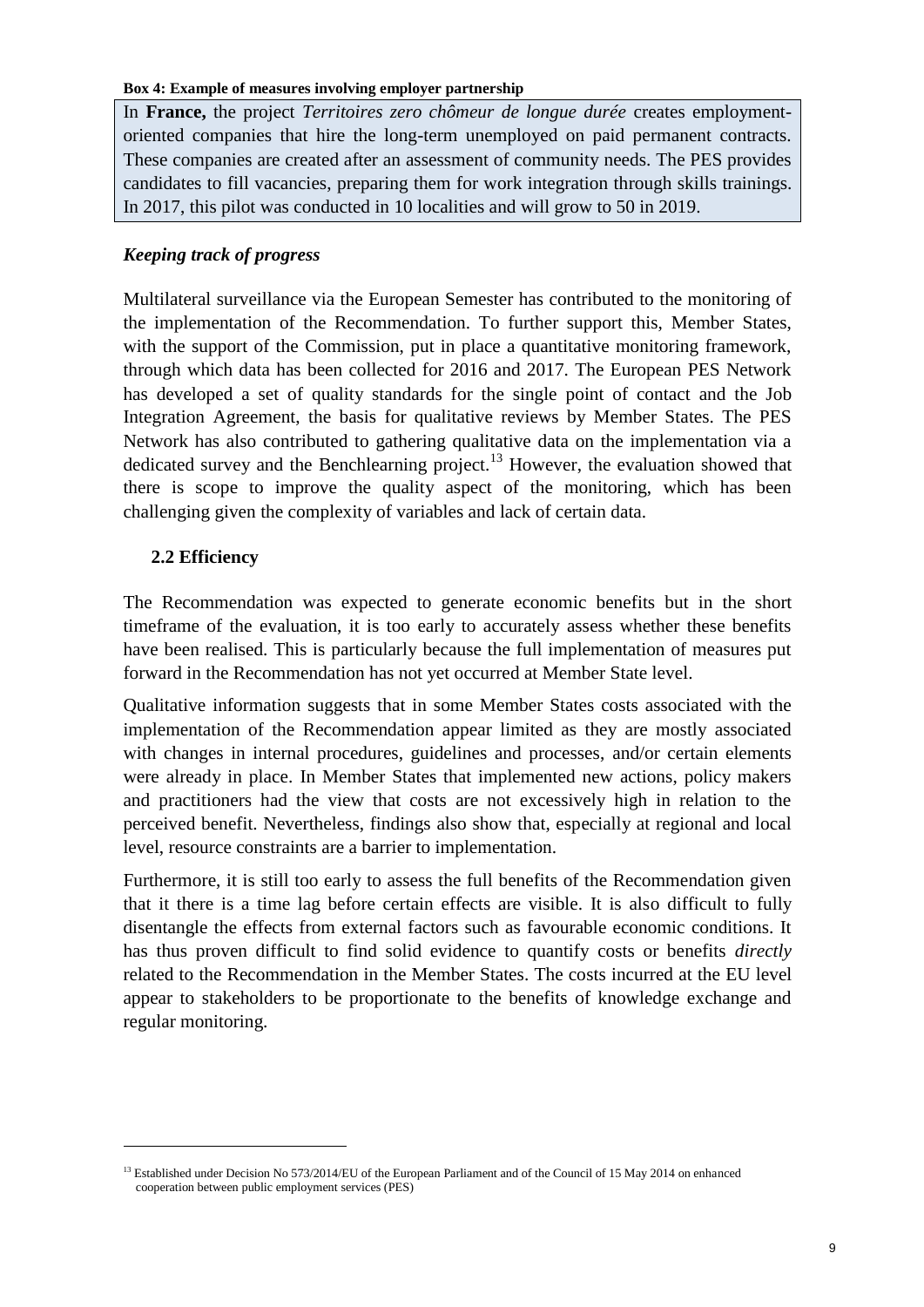# **2.3 Relevance**

The Recommendation remains relevant. The quality of support to the long-term unemployed still varies, and discrepancies in unemployment rates persist. The Recommendation has been more relevant for Member States with less developed systems, where it raised awareness of challenges and helped set the policy agenda. It is also relevant for countries with more developed systems, as changes in demography and tightening labour markets make it increasingly important that everyone that can work does. As Member States have favoured earlier action and practically all Member States provide individual assessments and Individual Action Plans/Job Integration Agreements at a much earlier stage to registered unemployed, the specific reference to 18 months as a cut-off point has become less relevant.

# **2.4 Coherence**

There is strong coherence between the Recommendation and other EU policy instruments aiming to support people back into employment, such as the Commission Recommendation on active inclusion, the Council Recommendations establishing a Youth Guarantee and on Upskilling Pathways<sup>14</sup> as well as the Action Plan on the integration of third country nationals.<sup>15</sup>

Its provisions are also in line with the European Pillar of Social Rights<sup>16</sup> and the latest Employment Guidelines. There are synergies with both the European Semester and the work of the PES Network. The measures proposed in general correspond to national priorities.

Member States have also been using the European Social Fund (ESF) to support implementation. By the end of 2017, the number of long-term unemployed participants in ESF interventions was around 2.6 million, representing 17% of all ESF participants to date. $17$ 

# **2.5 EU value added**

The Recommendation has helped keep the issue high on the political agenda at the European level and in Member States. Particularly in Member States where high impact was expected, it influenced the focus of efforts and guided implementation. This is confirmed in the relevant Employment Committee (EMCO) 2018 key messages, as endorsed by the Council.<sup>18</sup>

The Commission has played an active role in supporting Member States' efforts in integrating the long-term unemployed into the labour market. It has contributed to building a monitoring framework and collecting qualitative data across all Member States. The Commission has also contributed to mutual learning between Member States

<sup>14</sup> 2016/C 484/01

<sup>&</sup>lt;sup>15</sup> COM (2016) 377 final

<sup>&</sup>lt;sup>16</sup> Right to personalised, continuous and consistent support and right to an in-depth individual assessment at the latest at 18 months of unemployment

<sup>&</sup>lt;sup>17</sup> Thematic note on the ESF and YEI support to the long-term unemployed, European Commission, 2019

<sup>18</sup> http://data.consilium.europa.eu/doc/document/ST-14409-2018-INIT/en/pdf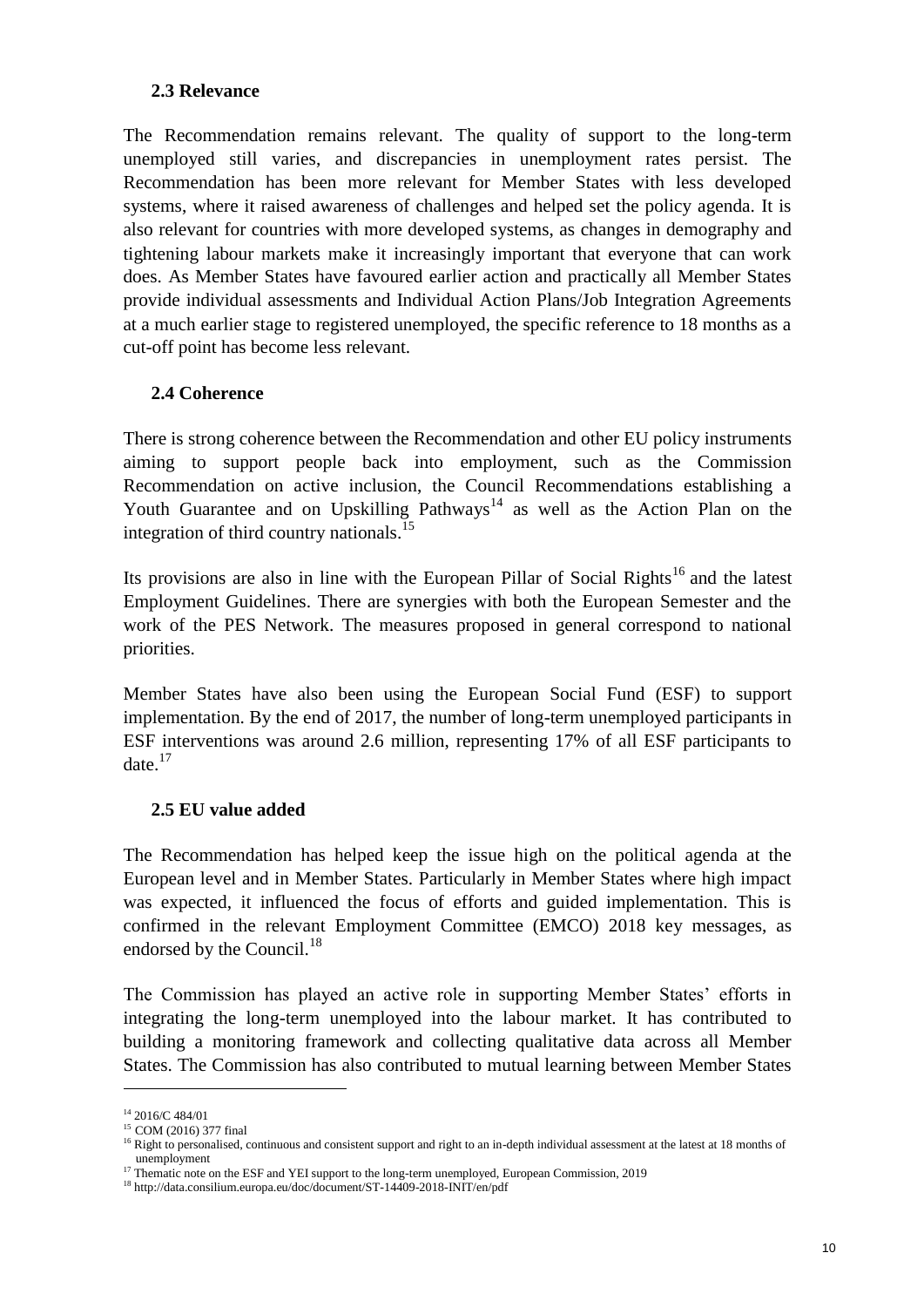via the Employment and Social Innovation Programme (EaSI) and the PES Network, which has also set the ground for future policy discussions. The Commission is further supporting mutual learning through an innovative project under the ESF Transnational Cooperation's network on Employment. The project has matched good practice projects with Member States wishing to develop their support to the long-term unemployed. Pilot projects are underway with a view to being scaled up through the ESF.<sup>19</sup>

# **3. REMAINING GAPS IN IMPLEMENTATION**

Member States have adopted a range of measures to encourage **registration** but this has not yet translated into higher registration rates. There is still room to increase targeted outreach from public services.

While there is a more holistic approach towards providing **individual support**, the quality of individual assessments varies. This depends on caseloads and on whether an in-depth assessment with a targeted offer takes place once the person becomes long-term unemployed. There is also room for an increased focus on skills forecasting and skills assessment at an early stage to better support preventative approaches. This is important to avoid long-term unemployment coming into play as an additional factor of vulnerability.

Although **Job Integration Agreements** exist in some form in almost all Member States, some key features are missing. They tend to include only regular employment services, a shortcoming linked to weak cooperation between service providers.

Member States are making clear efforts to increase **coordination of services**. However, gaps remain in **single point of contact** implementation. The capacity of key actors to steer integration, and political backing to ensure institutional and/or legislative change, are barriers. There is also room to involve more actors in coordination agreements, particularly civil society.

**Employer involvement** is on the increase, but financial incentives remain the most common form of engagement. Post-placement support services, and support to social enterprises are less advanced. Multi-stakeholder partnerships to ensure sustainable integration in the labour market tend also to be less common.

As regards **monitoring**, Member States have substantially progressed in collecting data, allowing better comparability based on the Indicator Framework developed by the Council's Employment Committee.<sup>20</sup> However, further efforts are required to improve the quality and completeness of the data as well as the capacity of Member States to collect information on where people are after they move out of unemployment, for example by linking different registers. In terms of **EU support**, the Commission has played an active role in monitoring and mutual learning. There may be room for further action to support social innovation through EaSI, or voluntary initiatives and alliances of

<sup>&</sup>lt;sup>19</sup> <https://ec.europa.eu/esf/transnationality/content/three-support-packages-fight-long-term-unemployment>

<sup>&</sup>lt;sup>20</sup> <http://ec.europa.eu/social/BlobServlet?docId=16934&langId=en>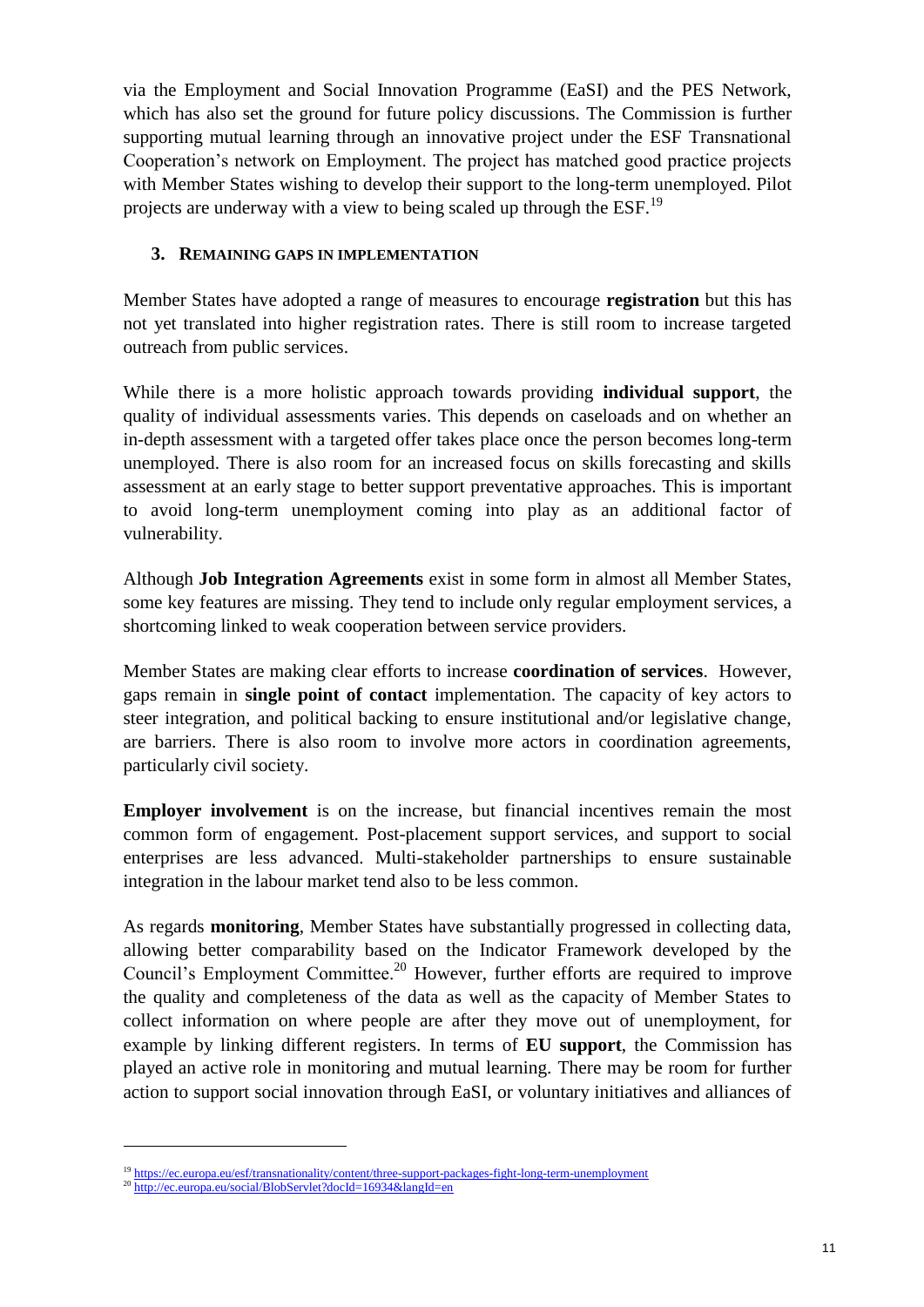companies supporting the long-term unemployed – the latter being very much dependent on demand on the ground.

# **4. WAYS FORWARD TO STRENGTHEN IMPLEMENTATION**

Ensuring that everyone that can work, does work, is crucial against the backdrop of demographic trends, tightening labour markets, and a rapidly changing world of work. To strengthen implementation, **Member States** could increase their efforts in:

# *Increasing registration*

- Increase capacities of employment and social services to reach out to the inactive
- Engage civil society, local actors and the unemployed themselves in the design of outreach measures
- Increase focus on preventative approaches, through early warning systems, skills forecasting and skills matching

# *Improving the quality of individual support*

- Increase capacities of public employment services to provide individualised and holistic support early on
- Ensure Active Labour Market Policy (ALMP) measures offered to the long-term unemployed are targeted and tailored to their needs

# *Continuing coordination of services*

• Speed up the shift towards implementation of the single point of contact through political backing and institutional and legislative change to enable data sharing and coordination between organisations, for example by linking different registers

# *Intensifying employer involvement*

- Increase post-placement support services offered to employers by the PES, also through strong partnerships with civil society organisations and social partners
- Support the development of social enterprises offering job and training opportunities for the long-term unemployed
- Encourage supported employment and 'job carving' approaches

# *Monitoring*

- Continue work on improving the quality and completeness of the data, including on the coverage of vulnerable groups
- Ensure a more complete set of follow-up data to monitor the sustainability of outcomes

The **European Commission** can support Member States in strengthening implementation of the Recommendation by: